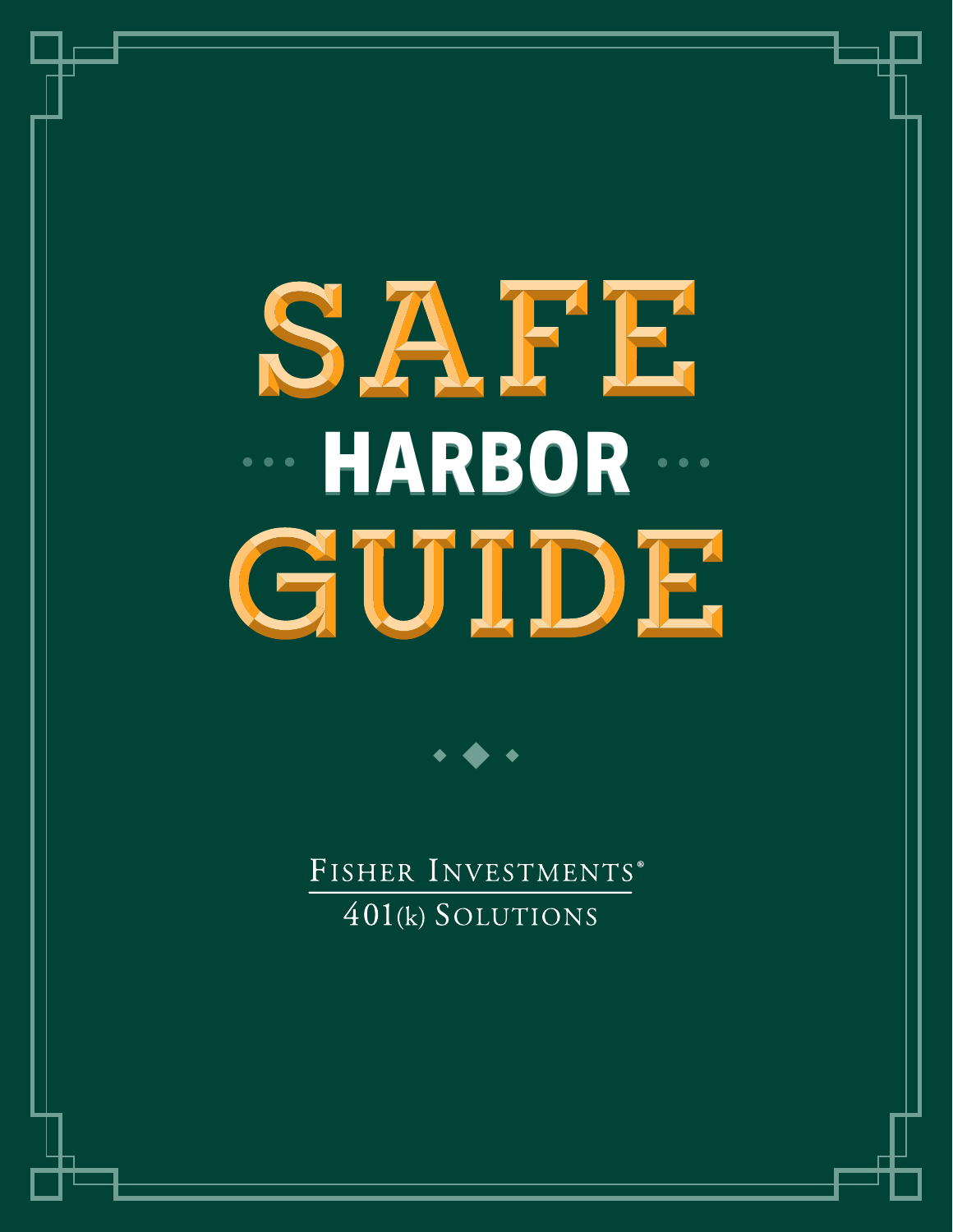## What is Safe Harbor?

## Safe Harbor is a type of employer contribution that can be added to a 401(k) plan in order to help the plan pass compliance testing.

Many owners and highly compensated employees aren't able to maximize their personal contribution to the 401(k) plan because the plan fails compliance testing. This is caused by rank and file employees not contributing very much to the plan. Adding a Safe Harbor provision to the 401(k) plan makes the plan automatically pass most compliance testing, allowing owners and highly compensated employees to maximize their personal contribution, thus maximizing their tax benefits in the plan.

## **Why Safe Harbor is Important**

Every dollar of income you save in your 401(k) reduces your taxable income today, and also grows tax-deferred. High earning business owners can reduce today's tax bill by thousands of dollars by maximizing their 401(k) savings. Unfortunately, many business owners are not realizing the full benefit of this strategy.

As a business owner, what you save for retirement is tied to what your employees save. Plans often fail compliance testing if the high earners contribute a significantly higher percentage than the rank and file employees. There must be a fair balance in the benefits received through the plan. This means that in order for high earners to fully maximize their individual contribution (\$20,500 if under 50 and \$27,000 if 50 or older), rank and file employees must also contribute a significant amount. For plans where this doesn't happen, a Safe Harbor component can be added to the 401(k) in order to automatically pass most compliance testing.

Adding a Safe Harbor component to the 401(k) plan allows business owners (and other high earners) to maximize their personal contribution, thus reducing their personal taxes.

#### **SAFE HARBOR BENEFITS AND RISKS**

#### **Benefits**

- *• Enables plans to automatically pass compliance testing, allowing owners to maximize their salary deferral*
- *• Employer contribution is a tax-reducing business expense*
- *• Offers flexible options*

#### Risks

- *• Can be expensive because of the required annual employer contribution*
- *• Employer contributions are fully vested immediately*



## **Compliance Testing**

Annual compliance testing is required for all 401(k) plans. These tests confirm that highly compensated employees (anybody making over \$135k/year for 2022, or a 5%+ owner of the company) do not receive a significantly higher benefit than non-highly compensated employees.

If a plan fails compliance testing, the company may be required to make nonelective employer contributions to eligible employees. Sometimes highly compensated employees may be subject to corrective distributions, which can be costly, and an administrative burden.

Safe Harbor can be a remedy for plans who regularly fail compliance testing.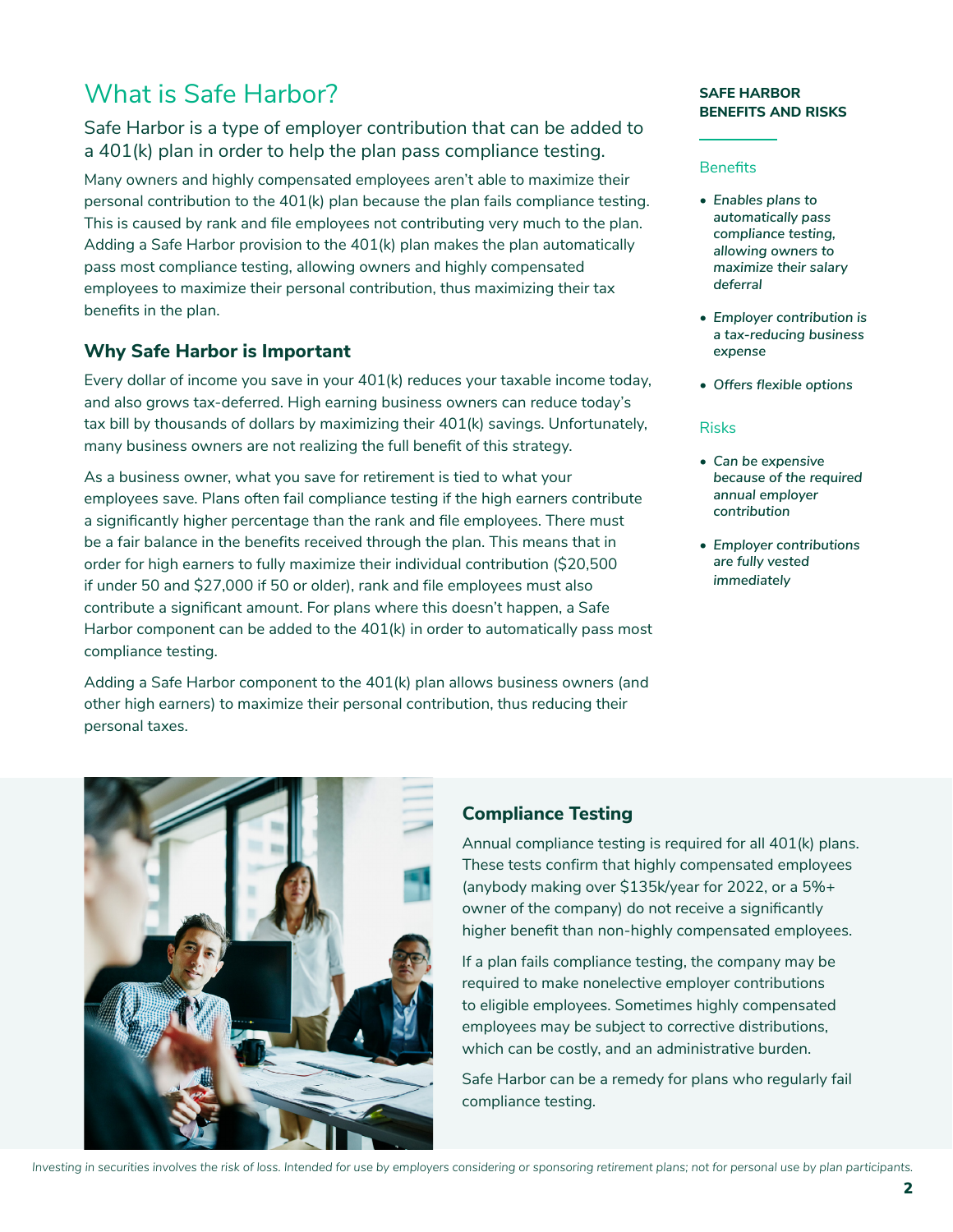## Safe Harbor vs. No Safe Harbor

## **Tax-Advantaged Retirement Plan Contributions +63K**



**Owners:** 3 **Total Employees:** 10 **Owner Goal:** Maximize Personal Plan Contributions

**WITHOUT SAFE HARBOR WITH SAFE HARBOR**

\$15,000

**OWNERS' PERSONAL PLAN CONTRIBUTIONS**

\$78,000

| WITH SAFE HARBUR                                                           |                                     |                                 |  |
|----------------------------------------------------------------------------|-------------------------------------|---------------------------------|--|
|                                                                            | <b>Before</b> (without Safe Harbor) | <b>After</b> (with Safe Harbor) |  |
| Can owners contribute maximum<br>contribution amount of \$27,000 annually? | <b>No</b>                           | <b>Yes</b>                      |  |
| Are owners making Safe Harbor contributions<br>to employees?               | <b>No</b>                           | <b>Yes</b>                      |  |
| Does plan pass compliance testing?                                         | <b>No</b>                           | <b>Yes</b>                      |  |
| Does plan make corrective distributions to owners?                         | <b>Yes</b>                          | <b>No</b>                       |  |

## Three Options for Safe Contribu

| Options<br>fe Harbor<br>butions:                                | <b>Non-Elective</b><br><b>Safe Harbor</b>                                                                                                                                                                       | <b>Basic</b><br><b>Safe Harbor</b><br><b>Match</b>                                                                                                                                                     | <b>Enhanced</b><br><b>Safe Harbor</b><br><b>Match</b>                                                                                                                                                                       |
|-----------------------------------------------------------------|-----------------------------------------------------------------------------------------------------------------------------------------------------------------------------------------------------------------|--------------------------------------------------------------------------------------------------------------------------------------------------------------------------------------------------------|-----------------------------------------------------------------------------------------------------------------------------------------------------------------------------------------------------------------------------|
|                                                                 | Eligible employees get<br>an annual employer<br>contribution of 3% of their<br>salary. This amount is<br>immediately fully vested<br>and the employee gets<br>it whether or not they<br>contribute to the plan. | The employer matches<br>100% of the first 3%<br>of each employee's<br>contribution and 50% of<br>the next 2%. Employees<br>are required to contribute<br>to their 401(k) in order to<br>get the match. | The employer matches<br>100% of the first 4%<br>of each employee's<br>contribution. Like a Basic<br>Safe Harbor Match,<br>employees are required<br>to defer money to their<br>401(k) in order to qualify<br>for the match. |
| <b>CONSIDER USING</b><br>THIS TYPE OF<br><b>SAFE HARBOR IF:</b> | Participation is high                                                                                                                                                                                           | Plan participation is low                                                                                                                                                                              | You want to provide<br>an enhanced benefit to<br>participating employees                                                                                                                                                    |
| <b>PROS:</b>                                                    | • Simple<br>• All employees receive<br>a benefit<br>• Contribution is limited<br>to 3%                                                                                                                          | • Encourages plan<br>participation<br>• Can be most cost-<br>effective if the plan has<br>low participation                                                                                            | • Encourages plan<br>participation<br>• Provides an enhanced<br>benefit to participating<br>employees                                                                                                                       |
| <b>CONS:</b>                                                    | Can be expensive because<br>all employees must get<br>contributions, even those<br>who don't participate                                                                                                        | Can be expensive if plan<br>participation is high                                                                                                                                                      | Can be expensive if plan<br>participation is high                                                                                                                                                                           |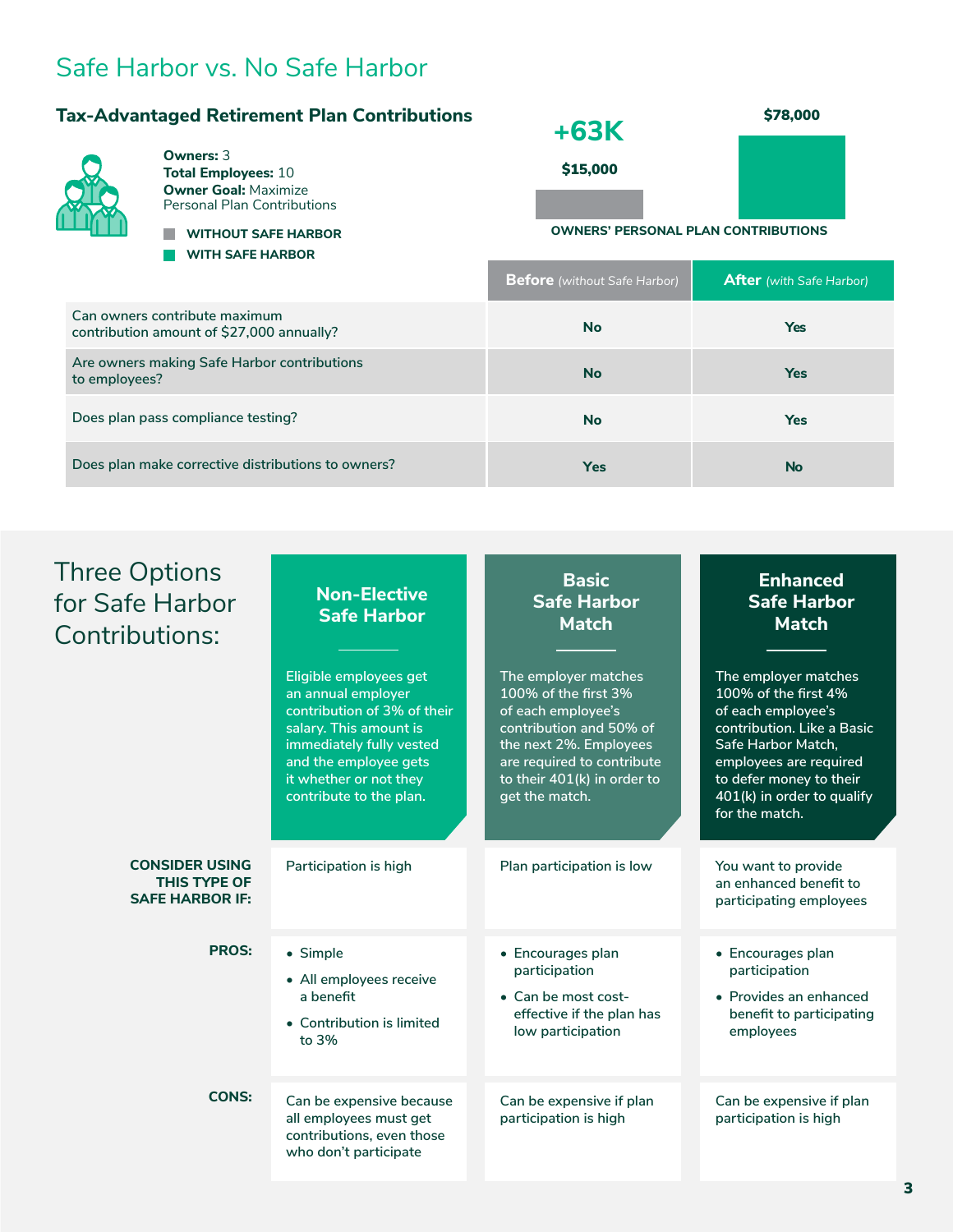## When to Consider Safe Harbor



**Your 401(k) plan has recently failed annual compliance testing.**

**3**

**2**

**1**



**You and your highly compensated employees are not able to contribute the maximum to your 401(k) account due to the risk of failing compliance testing.**



**You have been forced to make employer contributions in the past.**



**Many of your non-highly compensated employees don't contribute to the 401(k) plan.**

## Sample Scenarios for Safe Harbor

#### **Businesses with Fewer than 10 Employees**

If you have 10 employees, including owners and two highly compensated employees want to contribute the maximum to their 401(k), but the rest of the employees aren't contributing, then Safe Harbor will help. Adding Safe Harbor will allow the two employees to contribute the maximum and the plan will pass compliance testing.

#### **Businesses with 50 to 80 Employees**

If your business has 50 to 80 employees and those who are highly compensated want to max out their 401(k) contributions, while others are not contributing at all, then a Safe Harbor provision can help. This way your employees who want to contribute the maximum can, and you can even add a profit sharing component—and still pass compliance testing.

### **Businesses with "Top-Heavy" 401(k) Plans**

If your  $401(k)$  plan is "top heavy," which means that the portion of  $401(k)$  assets allocated to owners and other key employee is greater than 60% of the total assets in the plan, then the employer Safe Harbor contribution will allow key employees to maximize 401(k) contributions.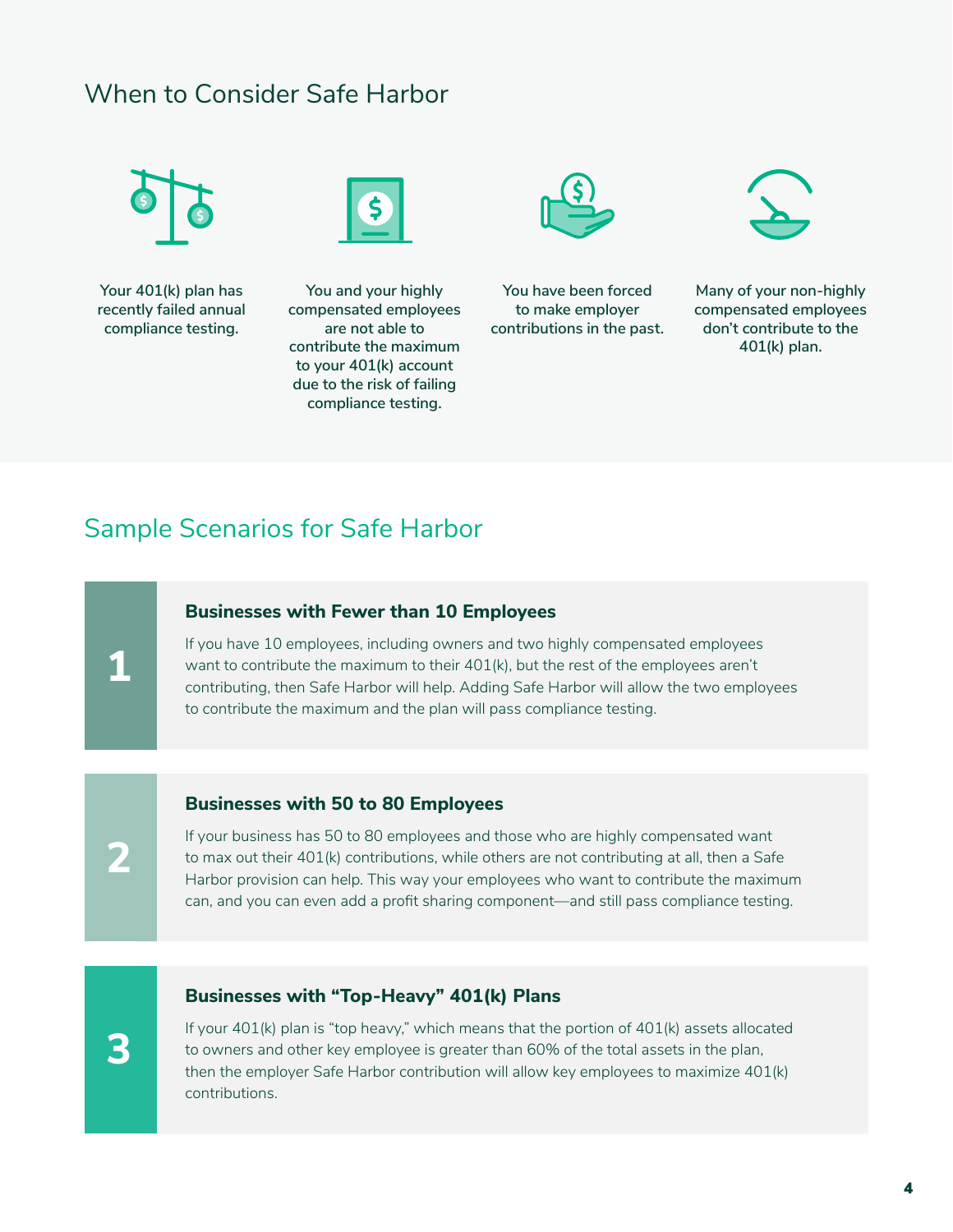**Optimizing a 401(k) with a Safe Harbor component can allow business owners (and other high earning employees) to maximize their 401(k) contribution (up to \$27,000 per year) without fear of compliance testing.**

### **Safe Harbor — Key Takeaways**

- Often, the most efficient way for a business owner to maximize their personal 401(k) contribution is to add a Safe Harbor component to the 401(k) plan.
- Adding a Safe Harbor component to the 401(k) plan allows business owners (and other high-earners) to maximize their personal 401(k) contribution: \$20,500/year (\$27,000 if over age 50).
- A 401(k) with a Safe Harbor component will automatically pass compliance testing

## **Helpful Resources**



**[Safe Harbor Case Study](https://www.fisher401k.com/sites/default/files/media_library/pdf/SafeHarbor_CaseStudy%20LCD%20Approved%20June%2028%202021.pdf)**

Check out this case study and find out how to increase your personal annual retirement contribution with a Safe Harbor 401(k).



**[Safe Harbor 401\(k\) 101](https://www.fisher401k.com/plan-options/safe-harbor-plan)** 

Everything you need to know about starting a Safe Harbor 401(k), all on one helpful page.



**[Does your business have a](http://www.fisher401k.com/blog/adding-a-safe-harbor)  [top-heavy plan?](http://www.fisher401k.com/blog/adding-a-safe-harbor)** 

In this article, we lay out the challenges and solutions for 'top heavy' retirement plans.



## Schedule a Free Consultation

**Give us fifteen minutes and we'll consult on an actionable plan to optimize your retirement program for your specific goals.**

**Contact Us**